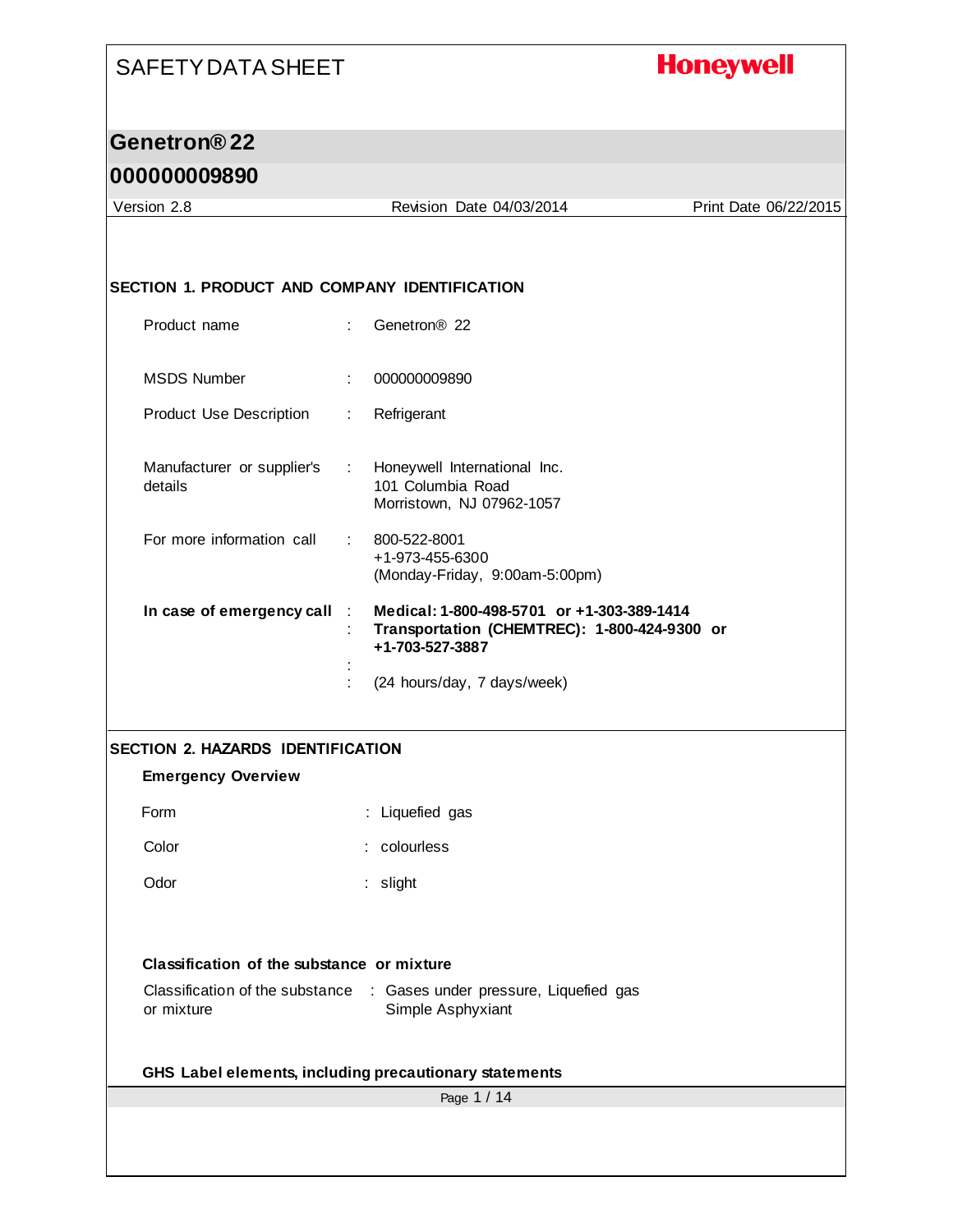# SAFETY DATA SHEET **Honeywell Genetron® 22 000000009890** Version 2.8 Revision Date 04/03/2014 Print Date 06/22/2015 Symbol(s) Signal word : Warning Hazard statements : Contains gas under pressure; may explode if heated. May displace oxygen and cause rapid suffocation. Precautionary statements : **Prevention:**  Use personal protective equipment as required. **Storage:**  Protect from sunlight. Store in a well-ventilated place. Hazards not otherwise : May cause eye and skin irritation. classified May cause frostbite. May cause cardiac arrhythmia. **Carcinogenicity** No component of this product present at levels greater than or equal to 0.1% is identified as a known or anticipated carcinogen by NTP, IARC, or OSHA. **SECTION 3. COMPOSITION/INFORMATION ON INGREDIENTS** Formula : CHClF2 Chemical nature : Substance Chemical Name CAS-No. CAS-No. Concentration Chlorodifluoromethane 75-45-6 100.00 % **SECTION 4. FIRST AID MEASURES** Inhalation : Move to fresh air. If breathing is irregular or stopped, administer Page 2 / 14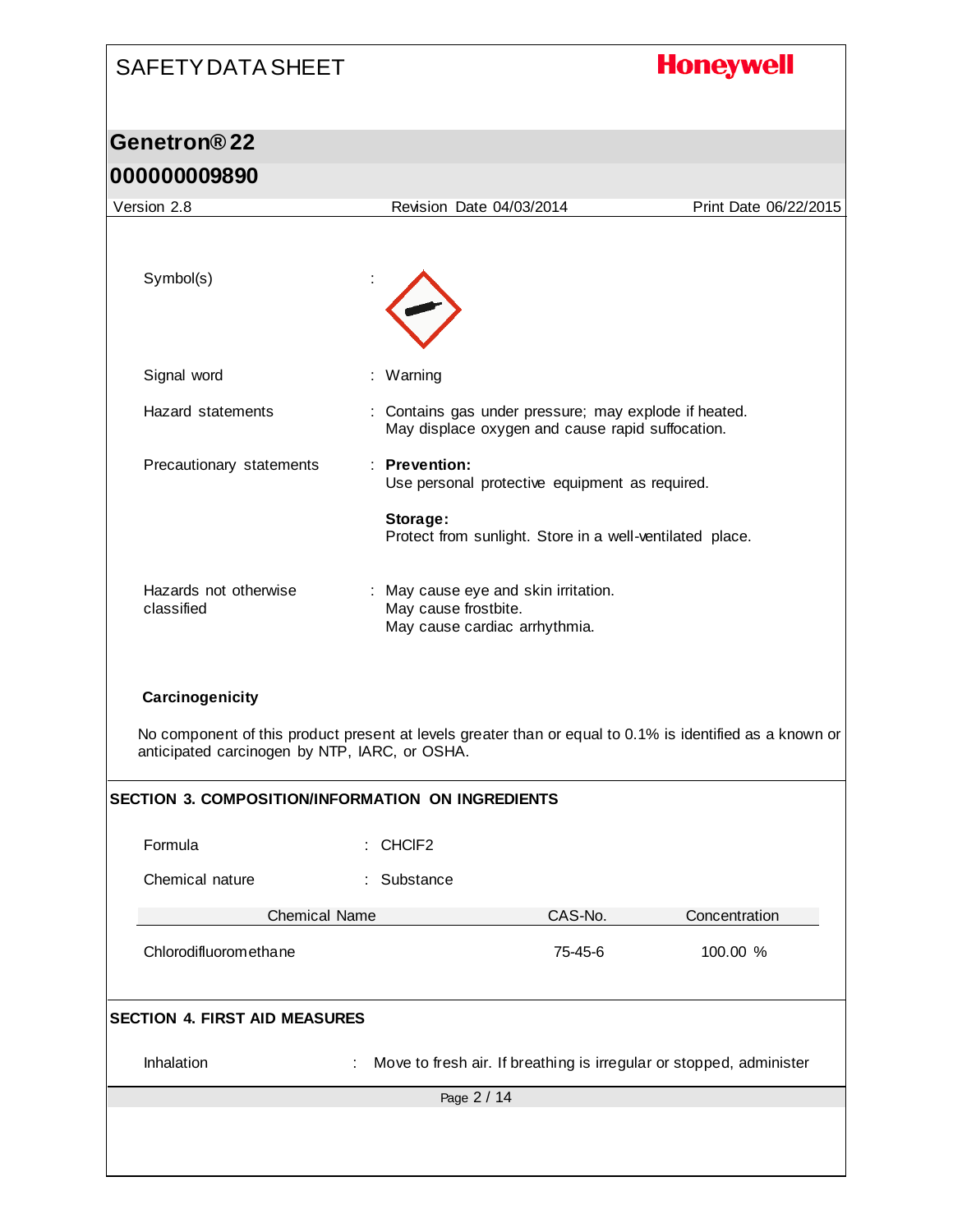## **Honeywell**

| <u>nnnnnnnaoan</u>                      |                                                                                                                                                                                                                                                                                                                                                 |                       |  |
|-----------------------------------------|-------------------------------------------------------------------------------------------------------------------------------------------------------------------------------------------------------------------------------------------------------------------------------------------------------------------------------------------------|-----------------------|--|
| Version 2.8                             | Revision Date 04/03/2014                                                                                                                                                                                                                                                                                                                        | Print Date 06/22/2015 |  |
|                                         | artificial respiration. Use oxygen as required, provided a<br>qualified operator is present. Call a physician. Do not give drugs<br>from adrenaline-ephedrine group.                                                                                                                                                                            |                       |  |
| Skin contact                            | After contact with skin, wash immediately with plenty of water. If<br>there is evidence of frostbite, bathe (do not rub) with lukewarm<br>(not hot) water. If water is not available, cover with a clean, soft<br>cloth or similar covering. If symptoms persist, call a physician.                                                             |                       |  |
| Eye contact                             | Rinse immediately with plenty of water, also under the eyelids,<br>for at least 15 minutes. In case of frostbite water should be<br>lukewarm, not hot. If symptoms persist, call a physician.                                                                                                                                                   |                       |  |
| Ingestion                               | Unlikely route of exposure. As this product is a gas, refer to the<br>inhalation section. Do not induce vomiting without medical<br>advice. Call a physician immediately.                                                                                                                                                                       |                       |  |
| Notes to physician                      |                                                                                                                                                                                                                                                                                                                                                 |                       |  |
| Treatment                               | Because of the possible disturbances of cardiac rhythm,<br>catecholamine drugs, such as epinephrine, should be used with<br>special caution and only in situations of emergency life support.<br>Treatment of overexposure should be directed at the control of<br>symptoms and the clinical conditions. Treat frost-bitten areas as<br>needed. |                       |  |
| <b>SECTION 5. FIREFIGHTING MEASURES</b> |                                                                                                                                                                                                                                                                                                                                                 |                       |  |
| Suitable extinguishing media            | : The product is not flammable.<br><b>ASHRAE 34</b><br>Use water spray, alcohol-resistant foam, dry chemical or<br>carbon dioxide.<br>Use extinguishing measures that are appropriate to local<br>circumstances and the surrounding environment.                                                                                                |                       |  |
| Specific hazards during<br>firefighting | : Contents under pressure.<br>This product is not flammable at ambient temperatures and<br>atmospheric pressure.<br>However, this material can ignite when mixed with air under<br>pressure and exposed to strong ignition sources.<br>Container may rupture on heating.<br>Cool closed containers exposed to fire with water spray.            |                       |  |
|                                         | Page 3 / 14                                                                                                                                                                                                                                                                                                                                     |                       |  |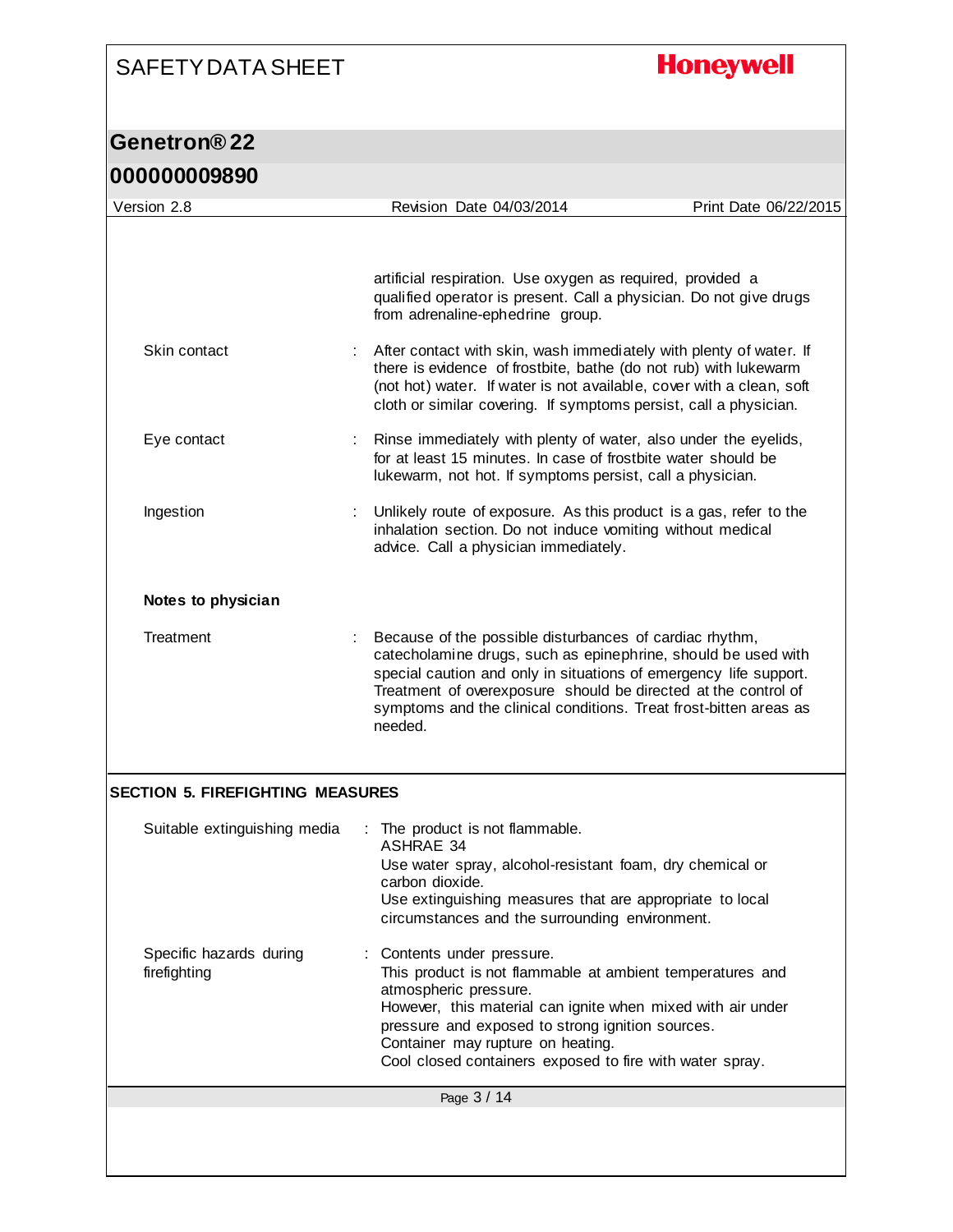| <b>SAFETY DATA SHEET</b>                         |                                                                                                                                                                                                                                                                                                                                                                                                                                                                                                                                                                                                                                                                | <b>Honeywell</b>      |
|--------------------------------------------------|----------------------------------------------------------------------------------------------------------------------------------------------------------------------------------------------------------------------------------------------------------------------------------------------------------------------------------------------------------------------------------------------------------------------------------------------------------------------------------------------------------------------------------------------------------------------------------------------------------------------------------------------------------------|-----------------------|
| Genetron®22                                      |                                                                                                                                                                                                                                                                                                                                                                                                                                                                                                                                                                                                                                                                |                       |
| 000000009890                                     |                                                                                                                                                                                                                                                                                                                                                                                                                                                                                                                                                                                                                                                                |                       |
| Version 2.8                                      | Revision Date 04/03/2014                                                                                                                                                                                                                                                                                                                                                                                                                                                                                                                                                                                                                                       | Print Date 06/22/2015 |
| Special protective equipment<br>for firefighters | Do not allow run-off from fire fighting to enter drains or water<br>courses.<br>Vapours are heavier than air and can cause suffocation by<br>reducing oxygen available for breathing.<br>In case of fire hazardous decomposition products may be<br>produced such as:<br>Gaseous hydrogen chloride (HCI).<br>Hydrogen fluoride<br>Carbon monoxide<br>Carbon dioxide (CO2)<br>Carbonyl halides<br>: In the event of fire and/or explosion do not breathe fumes.<br>Wear self-contained breathing apparatus and protective suit.<br>No unprotected exposed skin areas.                                                                                           |                       |
| <b>SECTION 6. ACCIDENTAL RELEASE MEASURES</b>    |                                                                                                                                                                                                                                                                                                                                                                                                                                                                                                                                                                                                                                                                |                       |
| Personal precautions<br>÷.                       | Immediately evacuate personnel to safe areas.<br>Keep people away from and upwind of spill/leak.<br>Wear personal protective equipment. Unprotected persons<br>must be kept away.<br>Remove all sources of ignition.<br>Avoid skin contact with leaking liquid (danger of frostbite).<br>Ventilate the area.<br>After release, disperses into the air.<br>Vapours are heavier than air and can cause suffocation by<br>reducing oxygen available for breathing.<br>Avoid accumulation of vapours in low areas.<br>Unprotected personnel should not return until air has been<br>tested and determined safe.<br>Ensure that the oxygen content is $>= 19.5\%$ . |                       |
| Environmental precautions<br>÷                   | Prevent further leakage or spillage if safe to do so.<br>The product evapourates readily.                                                                                                                                                                                                                                                                                                                                                                                                                                                                                                                                                                      |                       |
| Methods for cleaning up                          | Ventilate the area.                                                                                                                                                                                                                                                                                                                                                                                                                                                                                                                                                                                                                                            |                       |
|                                                  | Page 4 / 14                                                                                                                                                                                                                                                                                                                                                                                                                                                                                                                                                                                                                                                    |                       |
|                                                  |                                                                                                                                                                                                                                                                                                                                                                                                                                                                                                                                                                                                                                                                |                       |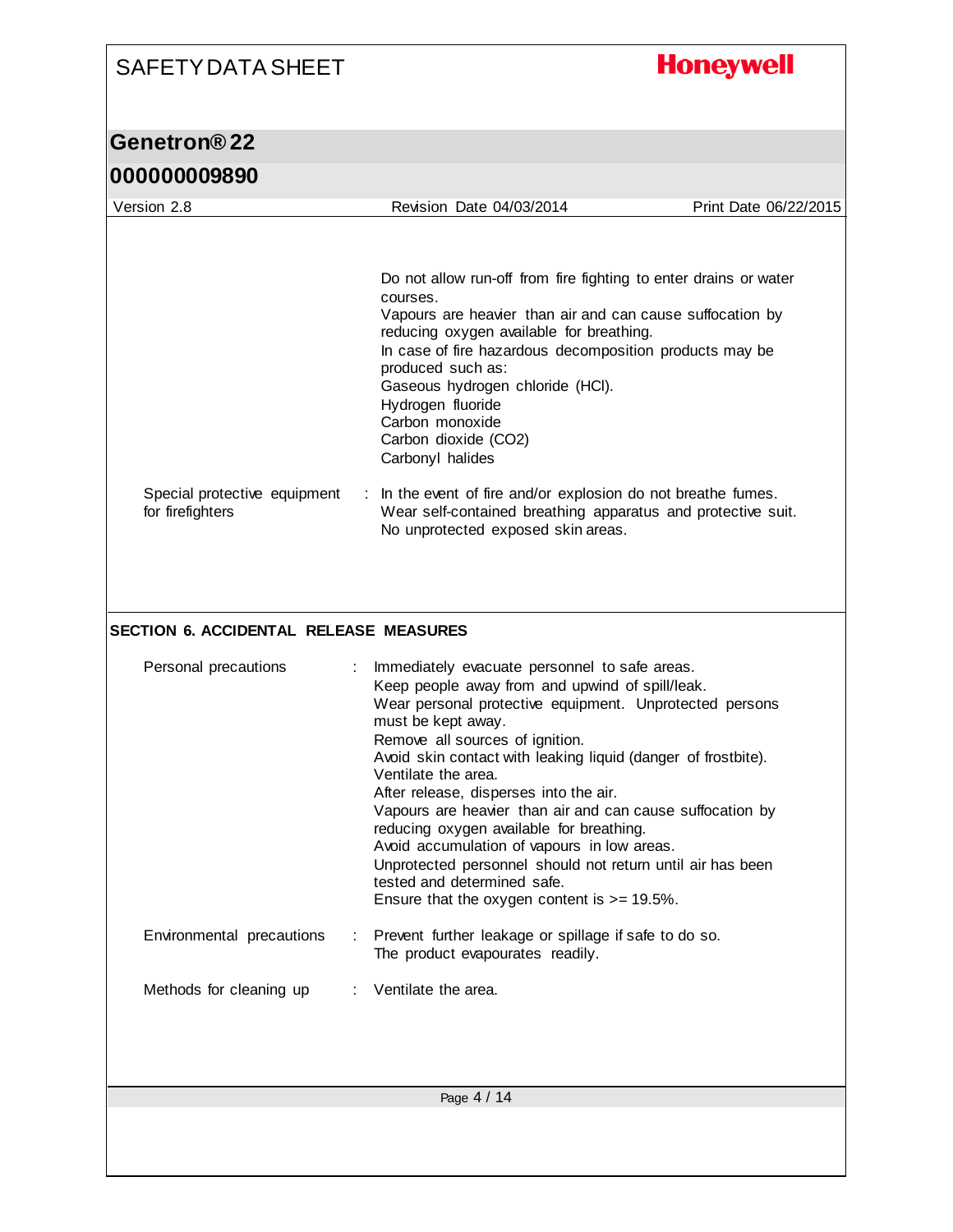### **Honeywell**

### **Genetron® 22**

#### **000000009890**

Version 2.8 Revision Date 04/03/2014 Print Date 06/22/2015

| <b>Handling</b>                                    |                                                                                                                                                                                                                                                                                                                                                                                                                                                                                                                                                                                                                                                                                                                                 |
|----------------------------------------------------|---------------------------------------------------------------------------------------------------------------------------------------------------------------------------------------------------------------------------------------------------------------------------------------------------------------------------------------------------------------------------------------------------------------------------------------------------------------------------------------------------------------------------------------------------------------------------------------------------------------------------------------------------------------------------------------------------------------------------------|
| Handling                                           | : Handle with care.<br>Avoid inhalation of vapour or mist.<br>Do not get in eyes, on skin, or on clothing.<br>Wear personal protective equipment.<br>Pressurized container. Protect from sunlight and do not expose<br>to temperatures exceeding 50 °C.<br>Follow all standard safety precautions for handling and use of<br>compressed gas cylinders.<br>Use authorized cylinders only.<br>Protect cylinders from physical damage.<br>Do not puncture or drop cylinders, expose them to open flame or<br>excessive heat.<br>Do not pierce or burn, even after use. Do not spray on a naked<br>flame or any incandescent material.<br>Do not remove screw cap until immediately ready for use.<br>Always replace cap after use. |
| Advice on protection against<br>fire and explosion | The product is not flammable.<br>Can form a combustible mixture with air at pressures above<br>atmospheric pressure.                                                                                                                                                                                                                                                                                                                                                                                                                                                                                                                                                                                                            |
| <b>Storage</b>                                     |                                                                                                                                                                                                                                                                                                                                                                                                                                                                                                                                                                                                                                                                                                                                 |
| Requirements for storage<br>areas and containers   | Pressurized container: protect from sunlight and do not expose<br>to temperatures exceeding 50 °C. Do not pierce or burn, even<br>after use.<br>Keep containers tightly closed in a dry, cool and well-ventilated<br>place.<br>Storage rooms must be properly ventilated.<br>Ensure adequate ventilation, especially in confined areas.<br>Protect cylinders from physical damage.                                                                                                                                                                                                                                                                                                                                              |
|                                                    | SECTION 8. EXPOSURE CONTROLS/PERSONAL PROTECTION                                                                                                                                                                                                                                                                                                                                                                                                                                                                                                                                                                                                                                                                                |
| Protective measures                                | Do not breathe vapour.<br>Avoid contact with skin, eyes and clothing.<br>Ensure that eyewash stations and safety showers are close to                                                                                                                                                                                                                                                                                                                                                                                                                                                                                                                                                                                           |
|                                                    | Page 5 / 14                                                                                                                                                                                                                                                                                                                                                                                                                                                                                                                                                                                                                                                                                                                     |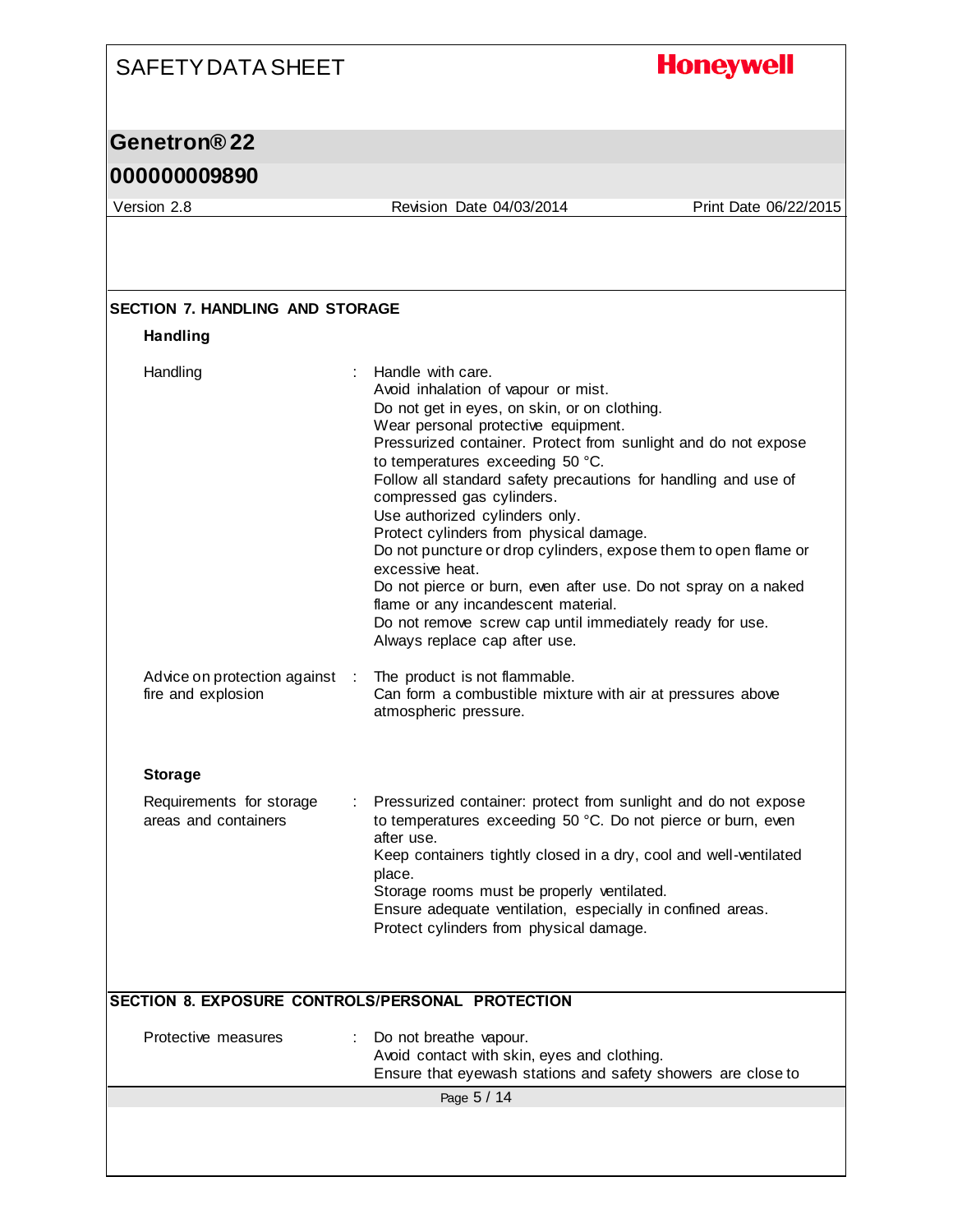## **Honeywell**

| Version 2.8                              |         |                                                                                                                                                                  |                                                                                                                                                                                                                                                               | Revision Date 04/03/2014                                                                                                                                                                              |                                                           | Print Date 06/22/2015                                        |
|------------------------------------------|---------|------------------------------------------------------------------------------------------------------------------------------------------------------------------|---------------------------------------------------------------------------------------------------------------------------------------------------------------------------------------------------------------------------------------------------------------|-------------------------------------------------------------------------------------------------------------------------------------------------------------------------------------------------------|-----------------------------------------------------------|--------------------------------------------------------------|
|                                          |         |                                                                                                                                                                  |                                                                                                                                                                                                                                                               |                                                                                                                                                                                                       |                                                           |                                                              |
|                                          |         |                                                                                                                                                                  |                                                                                                                                                                                                                                                               |                                                                                                                                                                                                       |                                                           |                                                              |
|                                          |         |                                                                                                                                                                  | the workstation location.                                                                                                                                                                                                                                     |                                                                                                                                                                                                       |                                                           |                                                              |
| Engineering measures                     |         | General room ventilation is adequate for storage and handling.<br>Perform filling operations only at stations with exhaust<br>ventilation facilities.            |                                                                                                                                                                                                                                                               |                                                                                                                                                                                                       |                                                           |                                                              |
| Eye protection                           |         | Wear as appropriate:<br>Safety glasses with side-shields<br>If splashes are likely to occur, wear:<br>Goggles or face shield, giving complete protection to eyes |                                                                                                                                                                                                                                                               |                                                                                                                                                                                                       |                                                           |                                                              |
| Hand protection<br>÷                     |         | Leather gloves<br>In case of contact through splashing:<br>Protective gloves<br>Neoprene gloves<br>Polyvinyl alcohol or nitrile- butyl-rubber gloves             |                                                                                                                                                                                                                                                               |                                                                                                                                                                                                       |                                                           |                                                              |
| Skin and body protection                 |         |                                                                                                                                                                  | : Avoid skin contact with leaking liquid (danger of frostbite).<br>Wear cold insulating gloves/ face shield/ eye protection.                                                                                                                                  |                                                                                                                                                                                                       |                                                           |                                                              |
| Respiratory protection                   |         | equipment.                                                                                                                                                       | In case of insufficient ventilation wear suitable respiratory<br>Wear a positive-pressure supplied-air respirator.<br>reducing oxygen available for breathing.<br>For rescue and maintenance work in storage tanks use<br>self-contained breathing apparatus. |                                                                                                                                                                                                       | Vapours are heavier than air and can cause suffocation by |                                                              |
| Hygiene measures<br>practice.            |         |                                                                                                                                                                  |                                                                                                                                                                                                                                                               | Ensure adequate ventilation, especially in confined areas.<br>Avoid contact with skin, eyes and clothing.<br>Remove and wash contaminated clothing before re-use.<br>Keep working clothes separately. |                                                           | Handle in accordance with good industrial hygiene and safety |
| <b>Exposure Guidelines</b><br>Components | CAS-No. |                                                                                                                                                                  | Value                                                                                                                                                                                                                                                         | Control                                                                                                                                                                                               | Upda                                                      | <b>Basis</b>                                                 |
|                                          |         |                                                                                                                                                                  |                                                                                                                                                                                                                                                               | parameters                                                                                                                                                                                            | te                                                        |                                                              |
| Chlorodifluoromet<br>hane                | 75-45-6 |                                                                                                                                                                  | TWA:<br>time<br>weighted<br>average                                                                                                                                                                                                                           | $(1,000$ ppm $)$                                                                                                                                                                                      | 2008                                                      | ACGIH:US. ACGIH<br>Threshold Limit<br>Values                 |
|                                          |         |                                                                                                                                                                  |                                                                                                                                                                                                                                                               |                                                                                                                                                                                                       |                                                           |                                                              |
|                                          |         |                                                                                                                                                                  | Page 6 / 14                                                                                                                                                                                                                                                   |                                                                                                                                                                                                       |                                                           |                                                              |
|                                          |         |                                                                                                                                                                  |                                                                                                                                                                                                                                                               |                                                                                                                                                                                                       |                                                           |                                                              |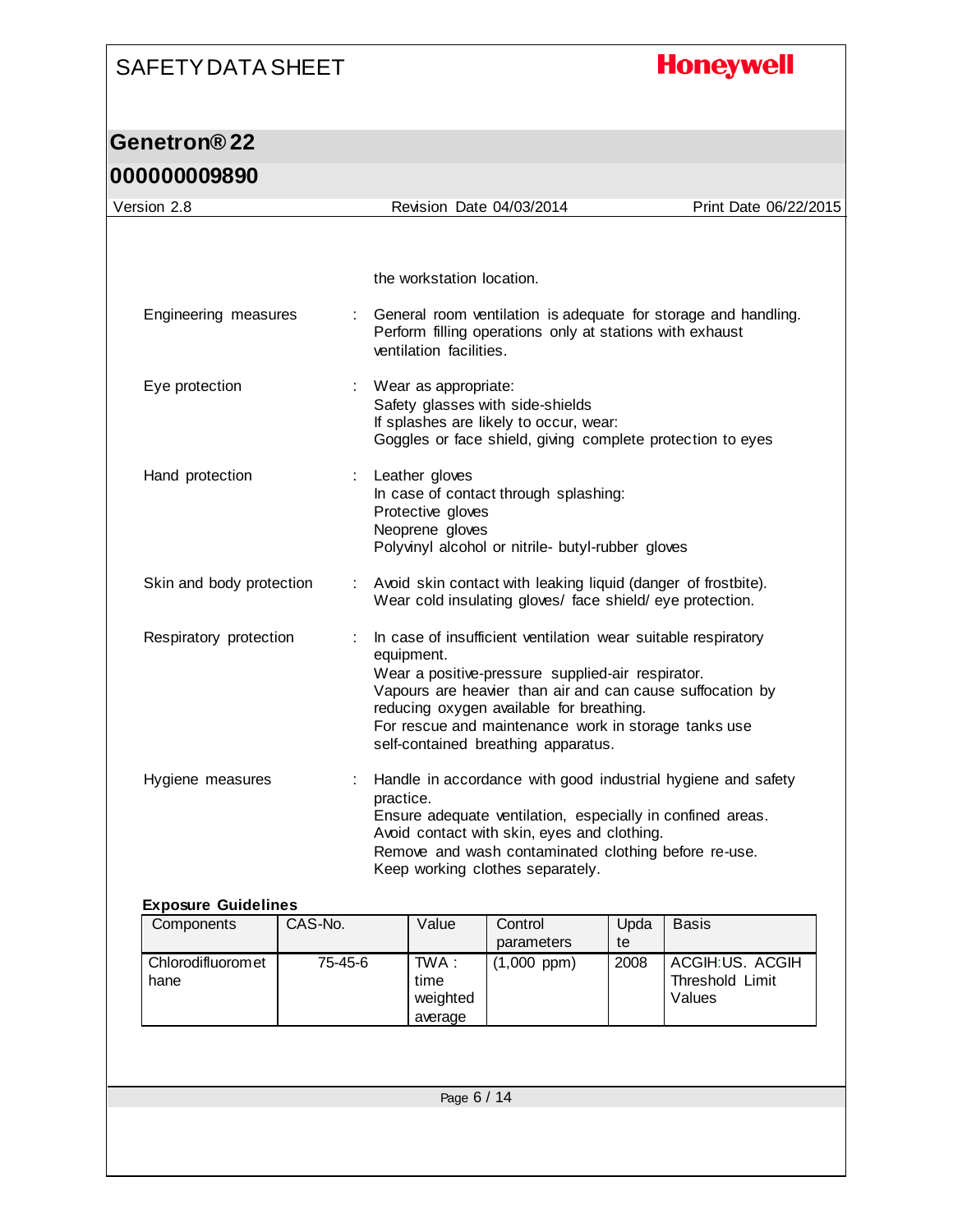## **Honeywell**

### **Genetron® 22**

#### **000000009890**

| Version 2.8                                        |                             |                                                        | Revision Date 04/03/2014        |      | Print Date 06/22/2015                                            |
|----------------------------------------------------|-----------------------------|--------------------------------------------------------|---------------------------------|------|------------------------------------------------------------------|
|                                                    |                             |                                                        |                                 |      |                                                                  |
| Chlorodifluoromet<br>hane                          | 75-45-6                     | STEL:<br>Short<br>term<br>exposure<br>limit            | 4,375 mg/m3<br>$(1,250$ ppm)    | 2005 | NIOSH/GUIDE:US.<br>NIOSH: Pocket<br>Guide to Chemical<br>Hazards |
| Chlorodifluoromet<br>hane                          | 75-45-6                     | REL:<br>Recomm<br>ended<br>exposure<br>limit<br>(REL): | 3,500 mg/m3<br>$(1,000$ ppm $)$ | 2005 | NIOSH/GUIDE:US.<br>NIOSH: Pocket<br>Guide to Chemical<br>Hazards |
| Chlorodifluoromet<br>hane                          | 75-45-6                     | TWA:<br>time<br>weighted<br>average                    | 3,500 mg/m3<br>$(1,000$ ppm)    | 1989 | Z1A:US. OSHA<br>Table Z-1-A (29<br>CFR 1910.1000)                |
|                                                    |                             |                                                        |                                 |      |                                                                  |
| <b>SECTION 9. PHYSICAL AND CHEMICAL PROPERTIES</b> |                             |                                                        |                                 |      |                                                                  |
| Physical state                                     | ÷.                          | Liquefied gas                                          |                                 |      |                                                                  |
| Color                                              |                             | : colourless                                           |                                 |      |                                                                  |
| Odor                                               | slight                      |                                                        |                                 |      |                                                                  |
| pH                                                 |                             | Note: neutral                                          |                                 |      |                                                                  |
| Melting point/freezing point                       | $\mathcal{L}_{\mathcal{A}}$ | $-160$ °C                                              |                                 |      |                                                                  |
| Boiling point/boiling range                        | $\mathcal{L}^{\mathcal{L}}$ | $-40.8 °C$                                             |                                 |      |                                                                  |
| Flash point                                        |                             | Note: not applicable                                   |                                 |      |                                                                  |
| Lower explosion limit                              |                             | Note: None                                             |                                 |      |                                                                  |
| Upper explosion limit                              |                             | Note: None                                             |                                 |      |                                                                  |
|                                                    |                             | Page 7 / 14                                            |                                 |      |                                                                  |
|                                                    |                             |                                                        |                                 |      |                                                                  |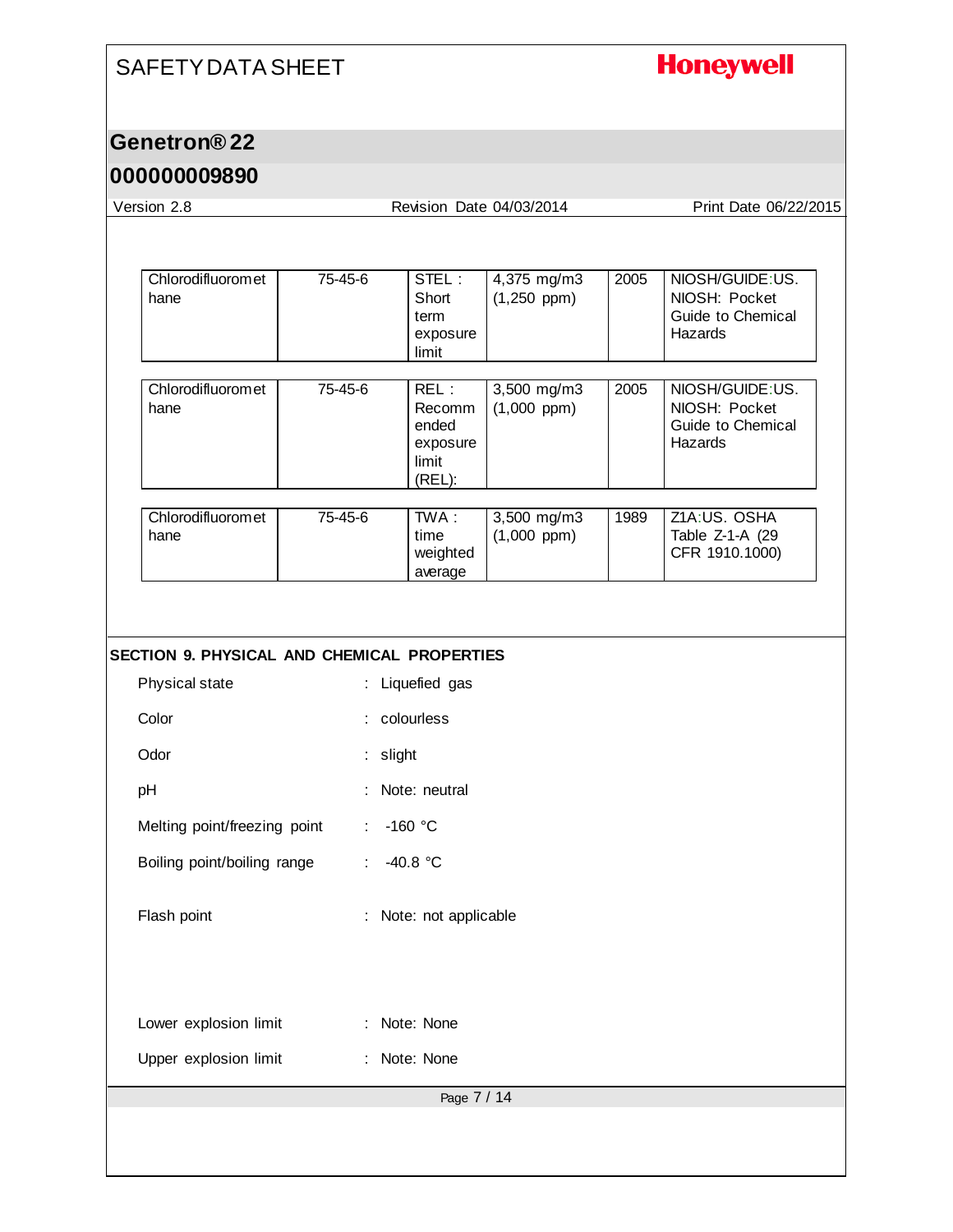## **Honeywell**

### **Genetron® 22**

#### **000000009890**

| <u>uuuuuuuuu</u>                            |                                                                                                      |                       |
|---------------------------------------------|------------------------------------------------------------------------------------------------------|-----------------------|
| Version 2.8                                 | Revision Date 04/03/2014                                                                             | Print Date 06/22/2015 |
|                                             |                                                                                                      |                       |
| Vapor pressure                              | : $9,384$ hPa<br>at 21.1 °C(70.0 °F)<br>21,470 hPa<br>at 54.4 °C(129.9 °F)                           |                       |
| Vapor density                               | 3 Note: $(Air = 1.0)$                                                                                |                       |
| Density                                     | 1.21 g/cm3 at 21.1 °C<br>÷                                                                           |                       |
| Water solubility                            | 3.0 g/l<br>÷.                                                                                        |                       |
| Partition coefficient:<br>n-octanol/water   | : log Pow: 1.08 - 1.13<br>Note: The product is more soluble in octanol.                              |                       |
| Ignition temperature                        | : Note: not determined                                                                               |                       |
| Decomposition temperature                   | : $> 250 °C$                                                                                         |                       |
| Molecular weight                            | : 86.46 g/mol                                                                                        |                       |
| Global warming potential<br>(GWP)           | : 1,500                                                                                              |                       |
| Ozone depletion potential<br>(ODP)          | : 0.06                                                                                               |                       |
| <b>SECTION 10. STABILITY AND REACTIVITY</b> |                                                                                                      |                       |
| Chemical stability                          | Stable under normal conditions.                                                                      |                       |
| Possibility of hazardous<br>reactions       | : Hazardous polymerisation does not occur.                                                           |                       |
| Conditions to avoid                         | : Pressurized container. Protect from sunlight and do not expose<br>to temperatures exceeding 50 °C. |                       |
|                                             | Page 8 / 14                                                                                          |                       |
|                                             |                                                                                                      |                       |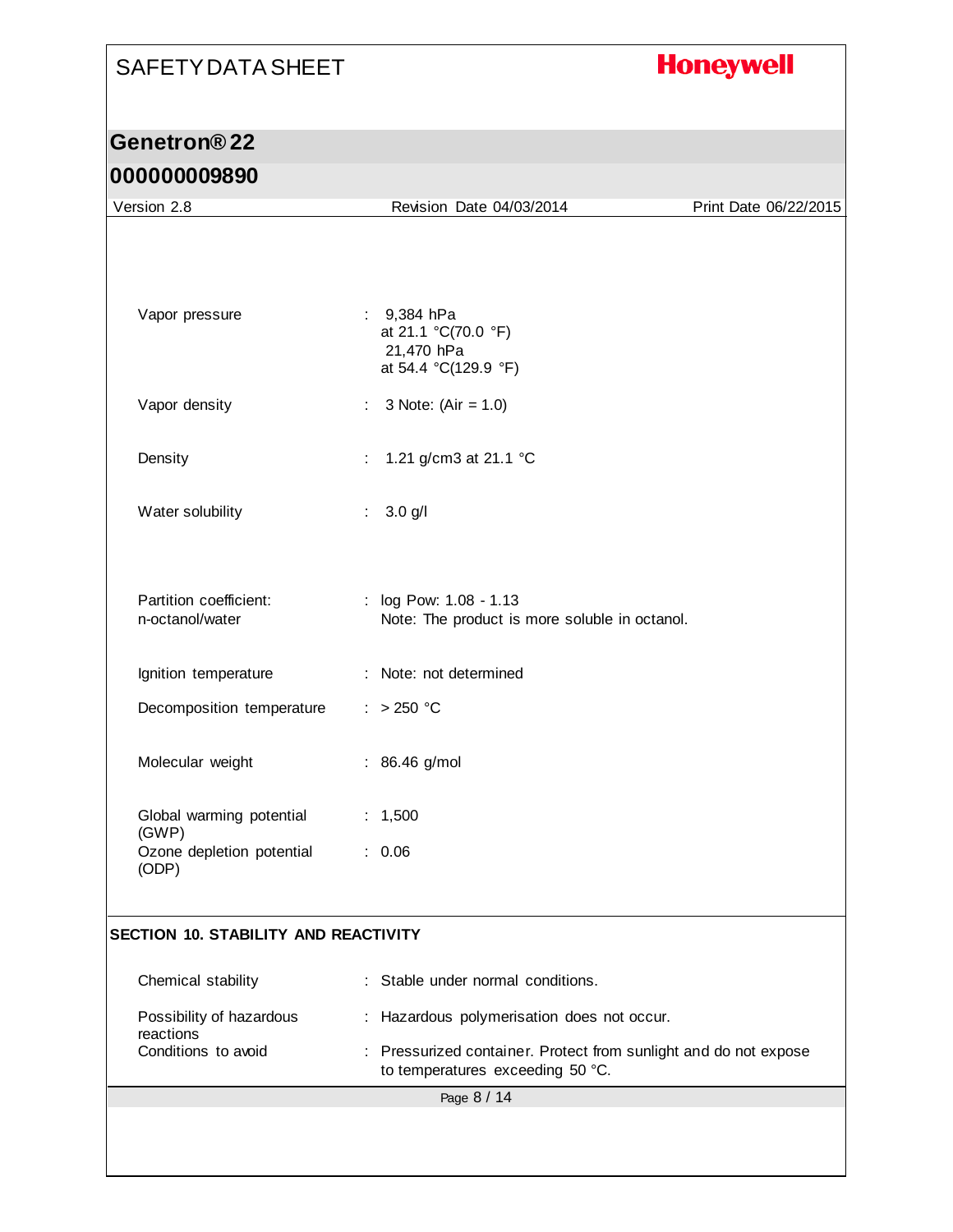## **Honeywell**

|                                              | Decomposes under high temperature.<br>Some risk may be expected of corrosive and toxic<br>decomposition products.<br>Can form a combustible mixture with air at pressures above<br>atmospheric pressure.<br>Do not mix with oxygen or air above atmospheric pressure. |  |
|----------------------------------------------|-----------------------------------------------------------------------------------------------------------------------------------------------------------------------------------------------------------------------------------------------------------------------|--|
| Incompatible materials to<br>avoid           | : Finely divided aluminium<br>Potassium<br>Calcium<br>Powdered metals<br>Aluminium<br>Magnesium<br>Zinc                                                                                                                                                               |  |
| Hazardous decomposition<br>products          | : In case of fire hazardous decomposition products may be<br>produced such as:<br>Gaseous hydrogen chloride (HCI).<br>Gaseous hydrogen fluoride (HF).<br>Carbonyl halides<br>Carbon monoxide<br>Carbon dioxide (CO2)                                                  |  |
|                                              |                                                                                                                                                                                                                                                                       |  |
| <b>SECTION 11. TOXICOLOGICAL INFORMATION</b> |                                                                                                                                                                                                                                                                       |  |
| Acute inhalation toxicity                    | : LC50: $> 300000$ ppm<br>Exposure time: 4 h<br>Species: rat                                                                                                                                                                                                          |  |
| Sensitisation                                | : Cardiac sensitization<br>Species: dogs<br>Note: Chlorodifluoromethane (HCFC-22): Cardiac sensitisation<br>threshold (dog): 50000 ppm.                                                                                                                               |  |
| Repeated dose toxicity                       | : Species: rat<br>Application Route: Inhalation<br>Exposure time: Lifetime Exposure<br>NOEL: 10000 ppm<br>Note: Lifetime exposure of male rats was associated with a<br>small increase in salivary gland fibrosarcomas.                                               |  |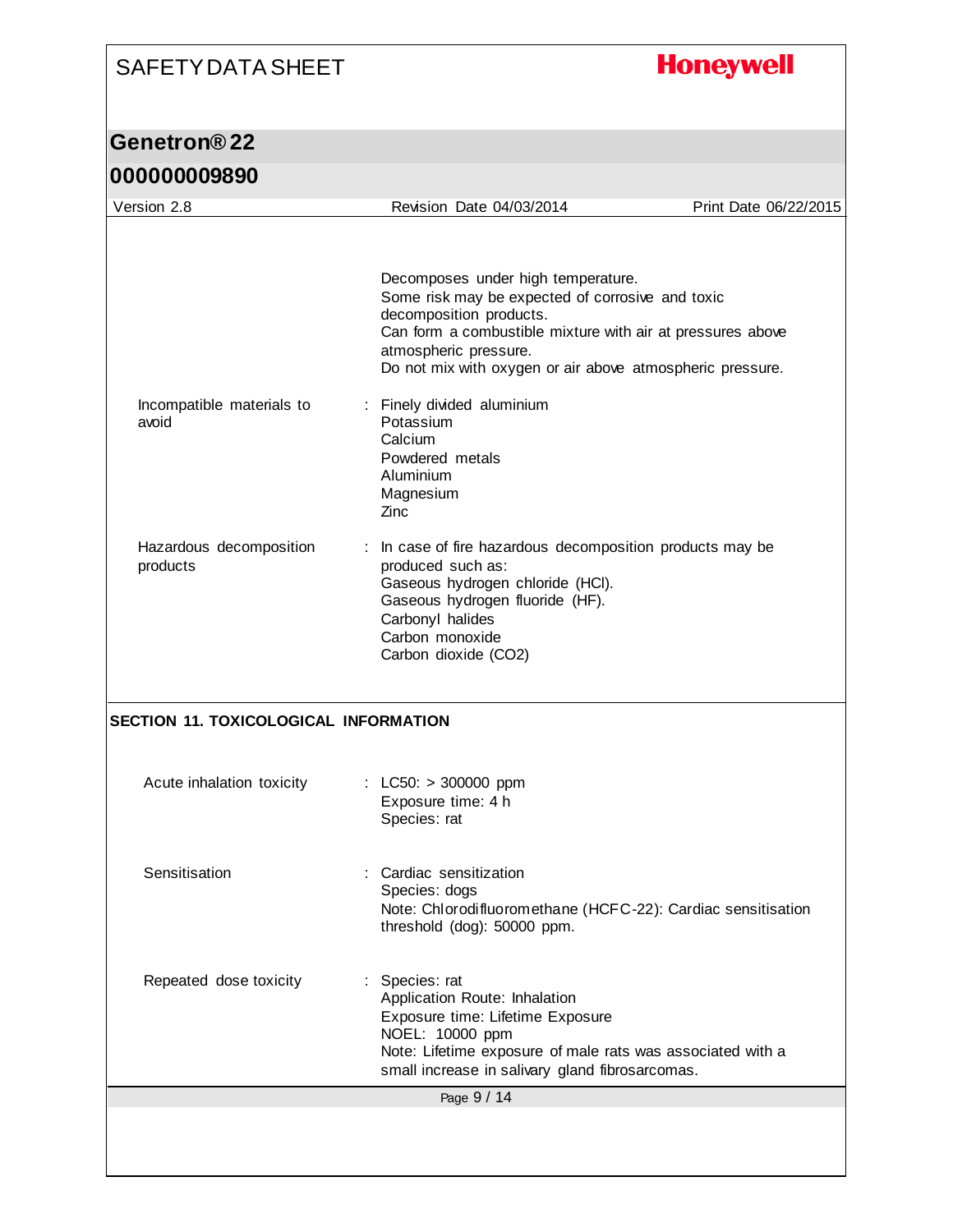| <b>SAFETY DATA SHEET</b>                               |                                                                                                                                                                                                                                                                                                                                                                                                                                                                                                                                                                                                                                                                                                                                            | <b>Honeywell</b>      |
|--------------------------------------------------------|--------------------------------------------------------------------------------------------------------------------------------------------------------------------------------------------------------------------------------------------------------------------------------------------------------------------------------------------------------------------------------------------------------------------------------------------------------------------------------------------------------------------------------------------------------------------------------------------------------------------------------------------------------------------------------------------------------------------------------------------|-----------------------|
| Genetron®22                                            |                                                                                                                                                                                                                                                                                                                                                                                                                                                                                                                                                                                                                                                                                                                                            |                       |
| 000000009890                                           |                                                                                                                                                                                                                                                                                                                                                                                                                                                                                                                                                                                                                                                                                                                                            |                       |
| Version 2.8                                            | Revision Date 04/03/2014                                                                                                                                                                                                                                                                                                                                                                                                                                                                                                                                                                                                                                                                                                                   | Print Date 06/22/2015 |
| Further information                                    | Acute toxicity Rapid evapouration of the liquid may cause<br>frostbite. Vapours are heavier than air and can cause                                                                                                                                                                                                                                                                                                                                                                                                                                                                                                                                                                                                                         |                       |
| <b>SECTION 12. ECOLOGICAL INFORMATION</b>              | suffocation by reducing oxygen available for breathing. May<br>cause cardiac arrhythmia.                                                                                                                                                                                                                                                                                                                                                                                                                                                                                                                                                                                                                                                   |                       |
| <b>Ecotoxicity effects</b>                             |                                                                                                                                                                                                                                                                                                                                                                                                                                                                                                                                                                                                                                                                                                                                            |                       |
| Toxicity to fish                                       | : static test<br>LC50: 777 mg/l<br>Exposure time: 96 h<br>Species: Danio rerio (zebra fish)                                                                                                                                                                                                                                                                                                                                                                                                                                                                                                                                                                                                                                                |                       |
| Toxicity to daphnia and other<br>aquatic invertebrates | $:$ static test<br>EC50: 433 mg/l<br>Exposure time: 48 h<br>Species: Daphnia magna (Water flea)                                                                                                                                                                                                                                                                                                                                                                                                                                                                                                                                                                                                                                            |                       |
| Further information on ecology                         |                                                                                                                                                                                                                                                                                                                                                                                                                                                                                                                                                                                                                                                                                                                                            |                       |
| Additional ecological<br>information                   | : Accumulation in aquatic organisms is unlikely.<br>This product contains greenhouse gases which may contribute<br>to global warming. Do NOT vent to the atmosphere. To comply<br>with provisions of the U.S. Clean Air Act, any residual must be<br>recovered.<br>This product is subject to U.S. Environmental Protection<br>Agency Clean Air Act Regulations at 40 CFR Part 82.<br>Section 611 requires the following label text on all shipments of<br>this product:<br>Warning: Contains Chlorodifluoromethane (HCFC-22),<br>a substance which harms public health and environment by<br>destroying ozone in the upper atmosphere.<br>Refer to sections 610 and 612 for list of acceptable and<br>unacceptable uses for this product. |                       |
|                                                        | Page 10 / 14                                                                                                                                                                                                                                                                                                                                                                                                                                                                                                                                                                                                                                                                                                                               |                       |
|                                                        |                                                                                                                                                                                                                                                                                                                                                                                                                                                                                                                                                                                                                                                                                                                                            |                       |

I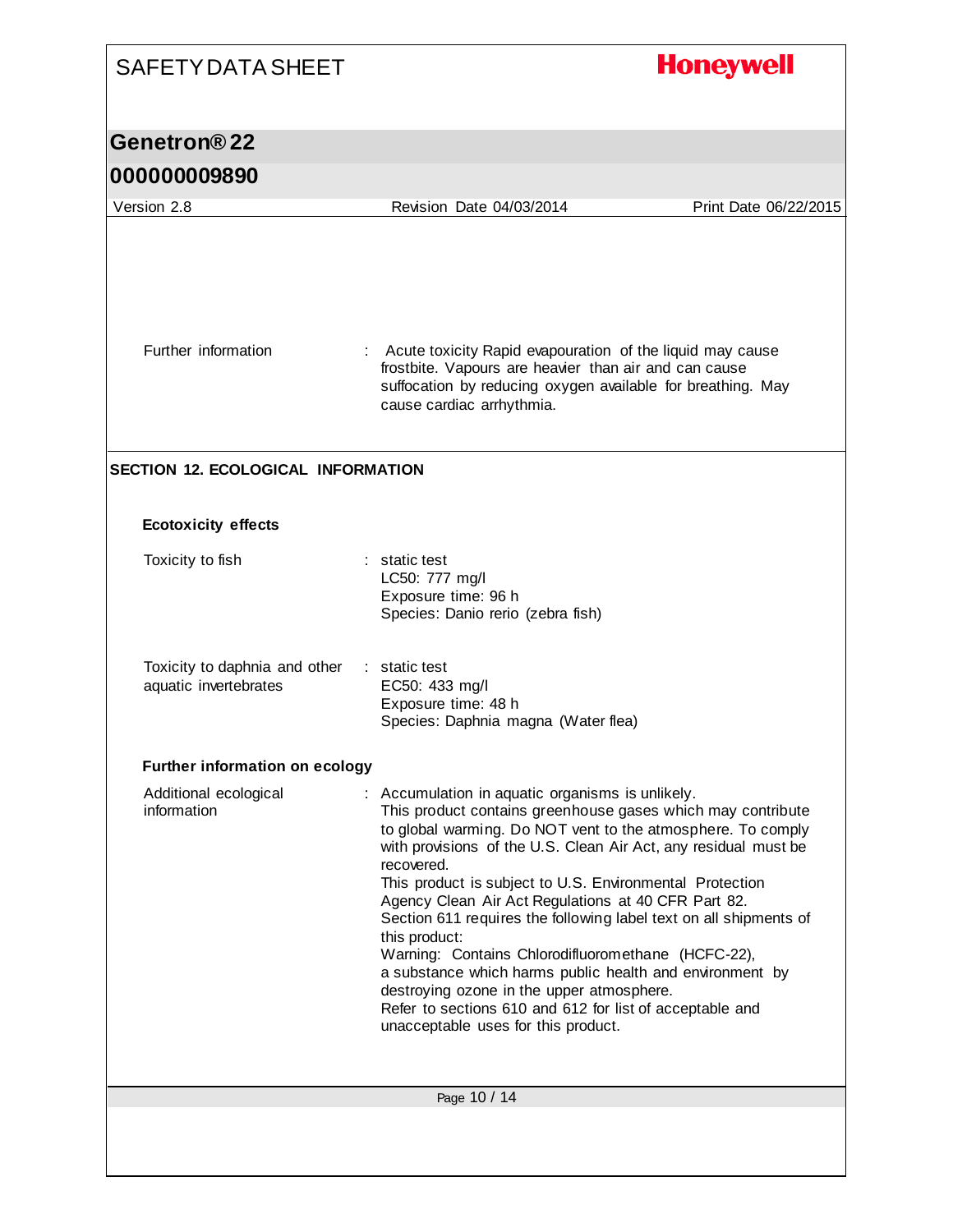|                          | <b>SAFETY DATA SHEET</b>                                                                                                                                         |                                                                                                                                                                | <b>Honeywell</b>      |
|--------------------------|------------------------------------------------------------------------------------------------------------------------------------------------------------------|----------------------------------------------------------------------------------------------------------------------------------------------------------------|-----------------------|
| Genetron <sup>®</sup> 22 |                                                                                                                                                                  |                                                                                                                                                                |                       |
| 000000009890             |                                                                                                                                                                  |                                                                                                                                                                |                       |
| Version 2.8              |                                                                                                                                                                  | Revision Date 04/03/2014                                                                                                                                       | Print Date 06/22/2015 |
|                          |                                                                                                                                                                  |                                                                                                                                                                |                       |
|                          | <b>SECTION 13. DISPOSAL CONSIDERATIONS</b>                                                                                                                       |                                                                                                                                                                |                       |
|                          | Disposal methods                                                                                                                                                 | : Observe all Federal, State, and Local Environmental<br>regulations.                                                                                          |                       |
| Note                     |                                                                                                                                                                  | This product is subject to U.S. Environmental Protection Agency<br>Clean Air Act Regulations Section 608 in 40 CFR Part 82<br>regarding refrigerant recycling. |                       |
|                          | <b>SECTION 14. TRANSPORT INFORMATION</b>                                                                                                                         |                                                                                                                                                                |                       |
| <b>DOT</b>               | UN/ID No.<br>Proper shipping name<br><b>Class</b><br>Packing group<br><b>Hazard Labels</b>                                                                       | : UN 1018<br>: Chlorodifluoromethane<br>2.2<br>2.2                                                                                                             |                       |
| <b>IATA</b>              | UN/ID No.<br>Description of the goods<br>Class<br><b>Hazard Labels</b><br>Packing instruction (cargo<br>aircraft)<br>Packing instruction<br>(passenger aircraft) | <b>UN 1018</b><br>Chlorodifluoromethane<br>2.2<br>2.2<br>200<br>: 200                                                                                          |                       |
| <b>IMDG</b>              | UN/ID No.<br>Description of the goods<br>Class<br><b>Hazard Labels</b><br>EmS Number<br>Marine pollutant                                                         | <b>UN 1018</b><br>Chlorodifluoromethane<br>2.2<br>: 2.2<br>: F-C, S-V<br>no                                                                                    |                       |
| <b>Inventories</b>       | <b>SECTION 15. REGULATORY INFORMATION</b>                                                                                                                        |                                                                                                                                                                |                       |
|                          | US. Toxic Substances                                                                                                                                             | : On TSCA Inventory                                                                                                                                            |                       |
|                          |                                                                                                                                                                  | Page 11 / 14                                                                                                                                                   |                       |
|                          |                                                                                                                                                                  |                                                                                                                                                                |                       |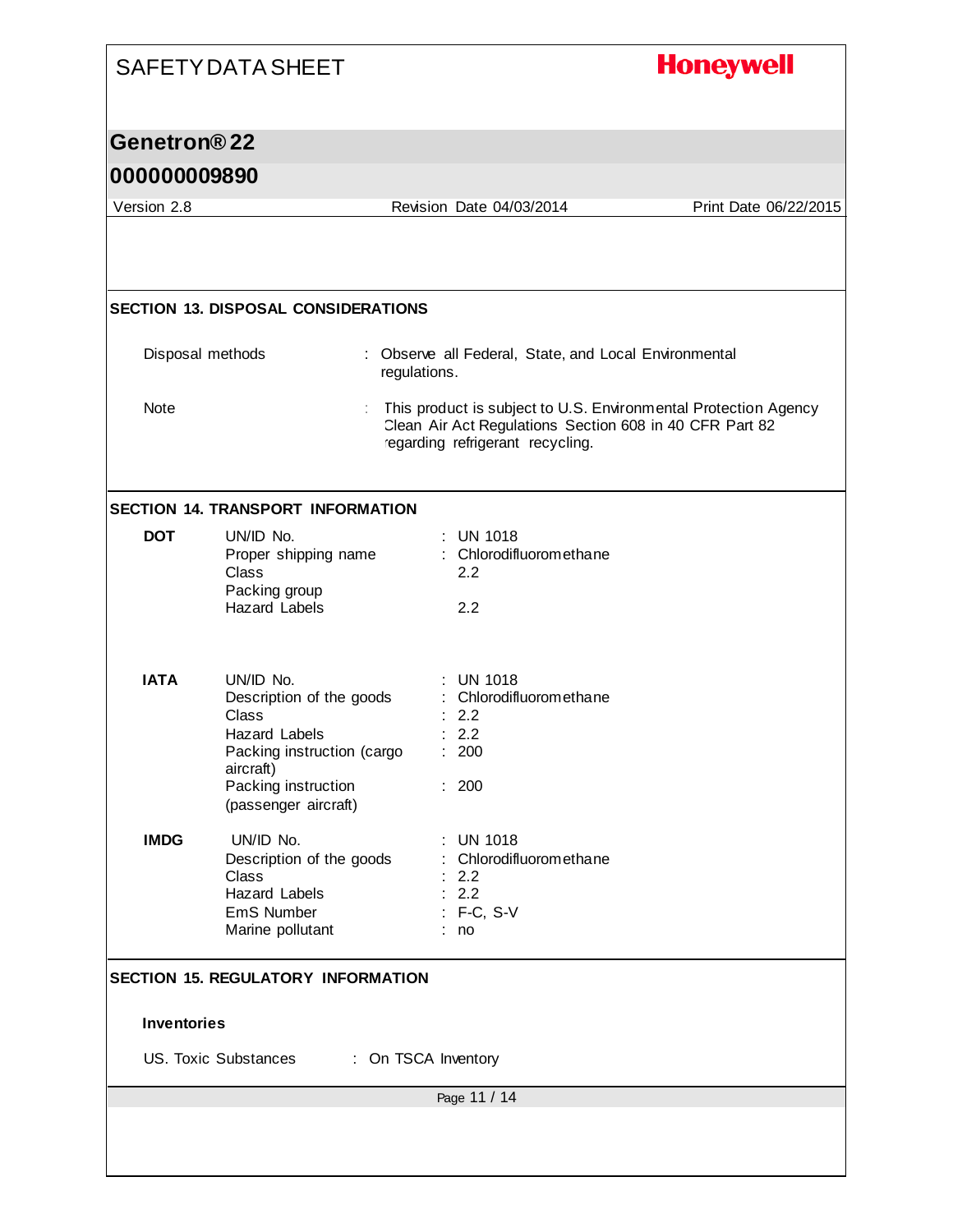## **Honeywell**

| Version 2.8                                                                                   | Revision Date 04/03/2014                                                                                                             | Print Date 06/22/2015 |
|-----------------------------------------------------------------------------------------------|--------------------------------------------------------------------------------------------------------------------------------------|-----------------------|
|                                                                                               |                                                                                                                                      |                       |
| Control Act                                                                                   |                                                                                                                                      |                       |
| Australia. Industrial<br>Chemical (Notification and<br>Assessment) Act                        | : On the inventory, or in compliance with the inventory                                                                              |                       |
| Canada. Canadian<br>Environmental Protection<br>Act (CEPA). Domestic<br>Substances List (DSL) | : All components of this product are on the Canadian DSL.                                                                            |                       |
|                                                                                               | Japan. Kashin-Hou Law List : On the inventory, or in compliance with the inventory                                                   |                       |
| Korea. Toxic Chemical<br>Control Law (TCCL) List                                              | : On the inventory, or in compliance with the inventory                                                                              |                       |
| Philippines. The Toxic<br>Substances and Hazardous<br>and Nuclear Waste Control<br>Act        | : On the inventory, or in compliance with the inventory                                                                              |                       |
| <b>Chemical Substances</b>                                                                    | China. Inventory of Existing : On the inventory, or in compliance with the inventory                                                 |                       |
| National regulatory information                                                               |                                                                                                                                      |                       |
| <b>SARA 302 Components</b>                                                                    | : SARA 302: No chemicals in this material are subject to the<br>reporting requirements of SARA Title III, Section 302.               |                       |
| <b>SARA 313 Components</b>                                                                    | : The following components are subject to reporting levels<br>established by SARA Title III, Section 313:<br>: Chlorodifluoromethane | 75-45-6               |
| SARA 311/312 Hazards                                                                          | : Acute Health Hazard<br>Sudden Release of Pressure Hazard                                                                           |                       |
|                                                                                               |                                                                                                                                      |                       |
|                                                                                               |                                                                                                                                      |                       |
|                                                                                               |                                                                                                                                      |                       |
|                                                                                               |                                                                                                                                      |                       |
|                                                                                               | Page 12 / 14                                                                                                                         |                       |
|                                                                                               |                                                                                                                                      |                       |
|                                                                                               |                                                                                                                                      |                       |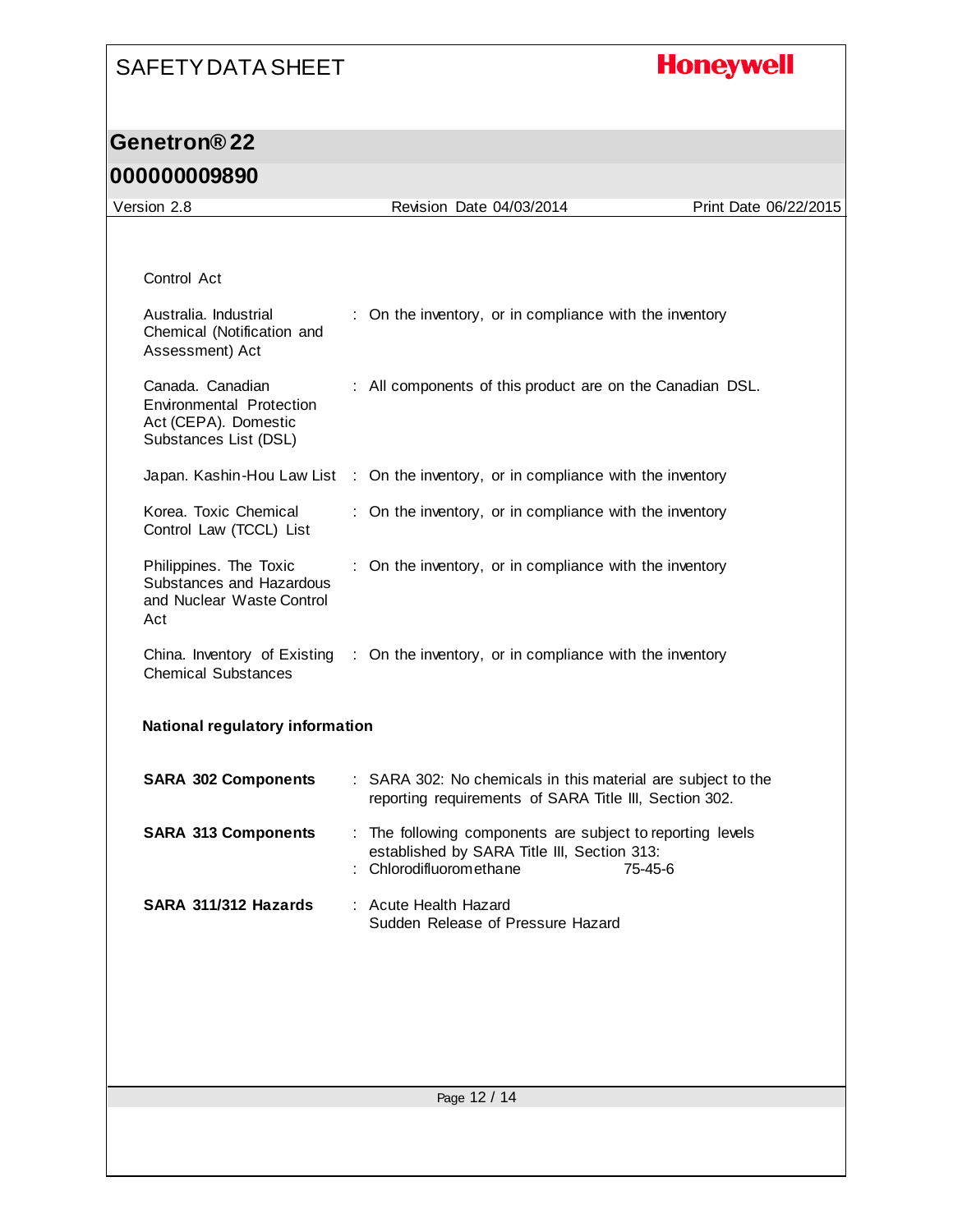# SAFETY DATA SHEET **Honeywell Genetron® 22 000000009890** Version 2.8 Revision Date 04/03/2014 Print Date 06/22/2015 **California Prop. 65** : This product does not contain any chemicals known to State of California to cause cancer, birth defects, or any other reproductive harm. **Massachusetts RTK** : Chlorodifluoromethane 75-45-6 **New Jersey RTK** : Chlorodifluoromethane 75-45-6 **Pennsylvania RTK** : Chlorodifluoromethane 75-45-6 **WHMIS Classification** : A: Compressed Gas This product has been classified according to the hazard criteria of the CPR and the MSDS contains all of the information required by the CPR. **Global warming potential** : 1,500 **Ozone depletion potential**  : 0.06 **(ODP) SECTION 16. OTHER INFORMATION HMIS III NFPA** Health hazard  $\begin{array}{ccc} 1 & 2 \\ 1 & 1 \end{array}$  2 Flammability : 1 1 1 Physical Hazard : 0 Instability in the contract of the contract of the contract of the contract of the contract of the contract of the contract of the contract of the contract of the contract of the contract of the contract of the contract of Hazard rating and rating systems (e.g. HMIS® III, NFPA): This information is intended solely for the use of individuals trained in the particular system. **Further information**Page 13 / 14